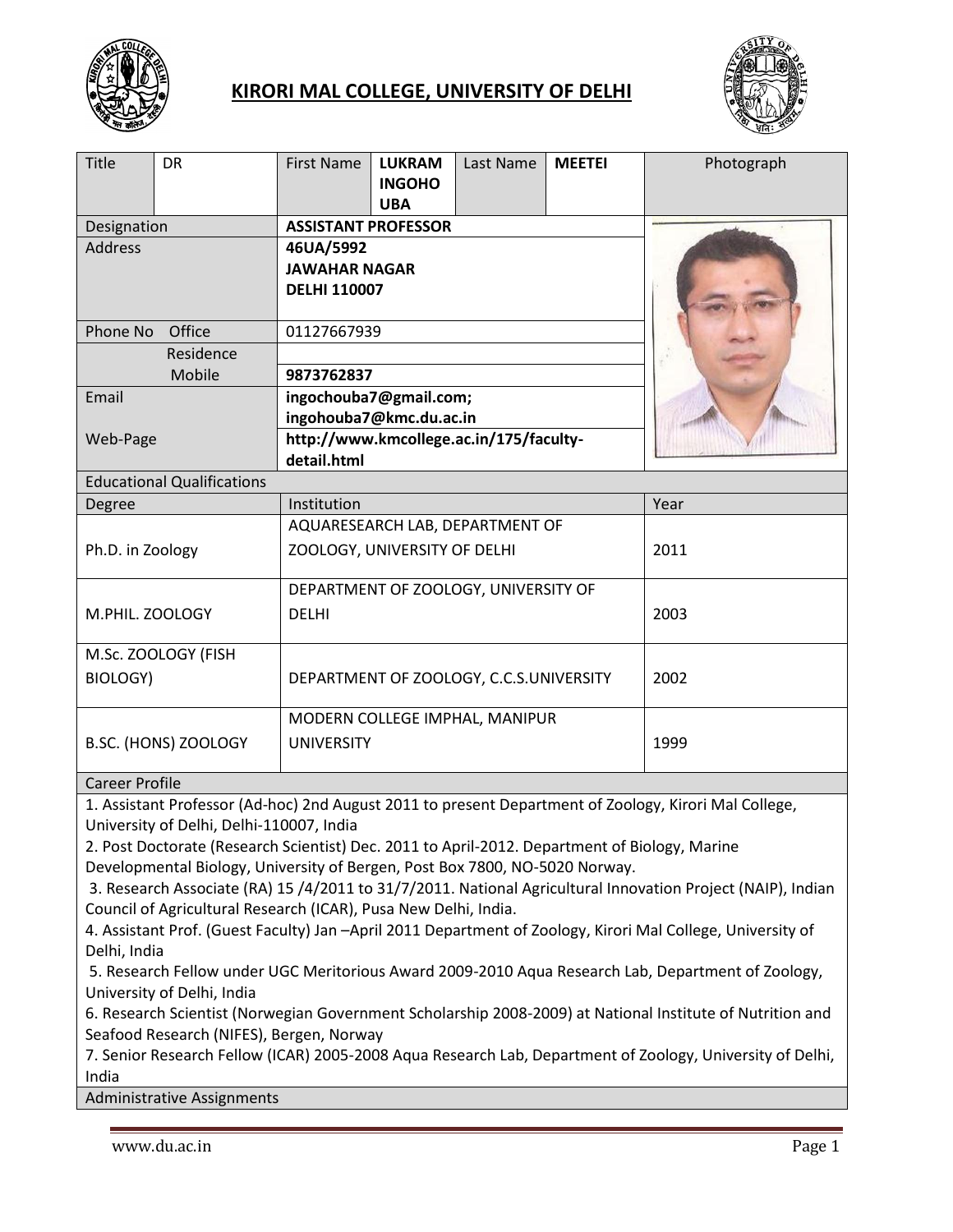| 1. Staff Adviser Department of Zoology (2020-21) |
|--------------------------------------------------|
|--------------------------------------------------|

2 Member, Students' Union Activities Committee 2019 to present

- 3. In-charge North East Cell, Department of Zoology 2019 to present
- 4. Staff Adviser, Department of Zoology (2014-15)
- 5. Proctorial Committee KMC College (20016-2018)

6. Purchasing Committee (2015-2017)

### Areas of Interest / Specialization

- 1. Fish Biology & Aquaculture
- 2. Aquaculture Nutrition
- 3. Larvae culture
- 4. Digestive Physiology and morphology of Indian major carp, Atlantic cod, halibut etc.

## Subjects Taught

- 1. Diversity of Chordate (Zoology Hons)
- 2. Physiology (Zoology Hons)
- 3. Human physiology (GE)
- 4. Medical diagnostics (Zoology hons and Life Sciences)
- 5. Comparative anatomy of vertebrates (Zoology Hons)
- 6. Animal diversity (Life Sciences)
- 7. Aquarium fish keeping (Zoology Hons and Life sciences)
- 8. Introduction to Biology (Physical sciences) 9. IPR

## Research Guidance

# **N/A**

## Publications Profile

- **a. Research Paper**
	- 1. Lukram Ingochouba Meetei (2019) Aquacuture for Health, Earning and Self-employment in Manipur. Kangla Langpung, Vol.XIII Issue 1, 9-24. ISSN NO2321-2357.
	- 2. Ngasainao M.R. and Lukram I.M. (2016) A Review on Melatonin and its Prospects in Fish Aquaculture. Research & Reviews: Journal of Zoological Sciences. 4:34-41. e-ISSN:2321-6190 p-ISSN:2347-2294.
	- 3. Meetei L.I, Ninawe AS, Chakrabarti R (2014) Influence of Feeding Regimes on the Digestive Enzyme Profile and Ultrastructure and Digestive Tract of First Feeding Catla catla (Hamilton) Larvae. J. Aquac. Res Development 5:243 doi:10.4172/2155-9546.1000243 . ISSN 2155-9546 JARD. IMF:1.33
	- 4. R. Chakrabarti & I. M Lukram 2013. Influence of feeding regimes on the digestive enzyme profile and ultrastructure of digestive tract of Catla catla. Communications in agricultural and applied biological sciences . Book of Abstract 6th Fish and Shellfish larviculture Symposium, September 2-5, 2013 Ghent University, Belgium. 70-72. (Mini Paper) ISSN- 13791176 IMF: 0.11
	- 5. Hamre K, Lukram IM, Rønnestad I, Nordgreen A, Saele O. 2011 Pre-digestion of dietary lipids has only minor effects on absorption, retention and metabolism in larval stages of Atlantic cod (Gadus morhua). British Journal of Nutrition. 105, 6; 846-856 ISSN: 0007-1145 (Print), 1475- 2662 (Online) (IF: 3.45- 2012)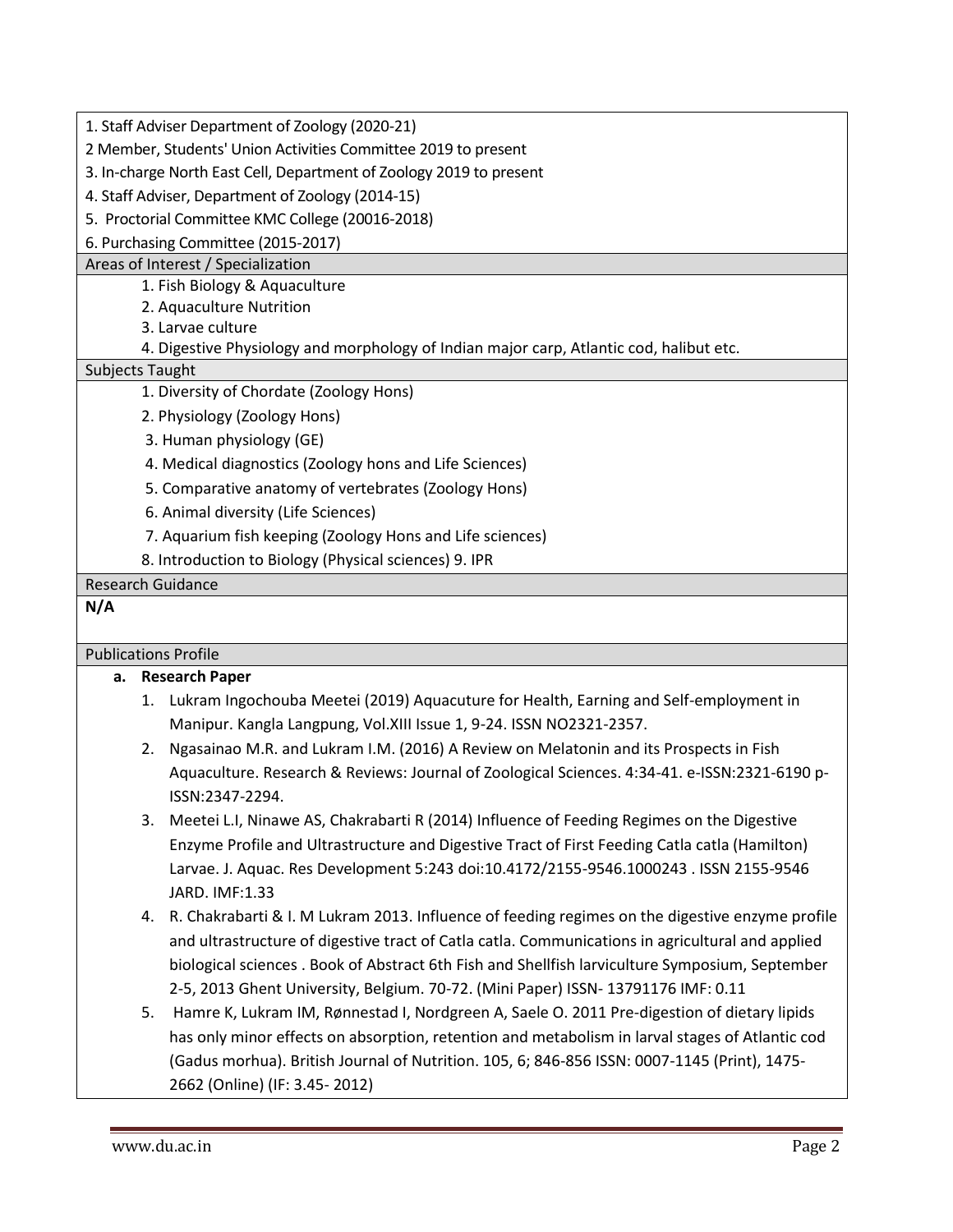- 6. Lukram I. M., Hamre K, Rønnestad I., Chakrabarti R., Nordgreen, A. Mangor-Jensen A., and Sæle Ø.2009. Uptake and metabolism of pre-digested lipid in the Atlantic cod, Gadus morhua. Special publication of European Aquaculture Society. (LARVI '09–FISH & SHELLFISH, Belgium). 238-241.
- **b. Books**
- **c. Chapter in books**
- **d. Articles/Research Paper in Books**

Lukram Ingochouba Meetei (2019) Aquacuture for Health, Earning and Self-employment in Manipur. Kangla Langpung, Vol.XIII Issue 1, 9-24. ISSN NO2321-2357.

**e. Conference Proceedings**

### Conference / Workshops/Training Organized

- 1. Chungkham Chingkheinganbi, Ingochouba Meetei Lukram & R.C. Borpatra Gohain (2017). Biomedical Waste Management (BMW) in Hospitals of Imphal, Manipur; A reality check on environment and health on Legal Aspects. "International Conference and Outreach Program on ENVIRONMENT AND ECOLOGY: SUSTAINABILITY AND CHALLENGES" (ENCON2017) held on 4-6 January 2017, at Sri Venkateswara College, New Delhi.
- 2. Rønnestad Ivar, Ingochouba M Lukram, Ana Gomes, Kjetil Oslen, Robert Tillner, Ann Elise Jordal , Luis EC Conceiao, Frode Treen, Torstein Horboe (2012). Food intake, appetite and digestion in Atlantic halibut from first feeding to juvenile. Feeding Our Food, XV International Symposium on Fish Nutrition and Feeding. Page. 221. Molde, Norway, 4-7 June 2012.
- 3. Hamre, K., Lukram, I.M., Rønnestad, I., Nordgreen, A., Sæle Ø. (2010). Pre-digestion of dietary lipids affects absorption, retention and metabolism in larval stages of Atlantic cod (Gadus morhua). 14th International Symposium on Fish Nutrition and Feeding. 1-5 June, 2010. Qingdao, China.(Best Poster Award)
- 4. Lukram I. M., Hamre K, Rønnestad I., Chakrabarti R., Nordgreen, A. Mangor-Jensen A., and Sæle Ø. 2009. Uptake and metabolism of pre-digested lipid in the Atlantic cod, Gadus morhua. Speicial publication of European Aquaculture Society No. 38, page 238-241. (LARVI '09 – FISH & SHELLFISH, Belgium).
- 5. Lukram Ingochouba Meetei and Chakrabarti R. 2007. Ultra structural changes digestive system of Cirrhinus mrigala during the ontogenic development. 8th Asian Fisheries Forum 2007 Kochi, India (Abstract).

Creation of ICT Mediated Teaching Learning Pedagogy and Content

Conference/Workshops/Training attended as Faculty Member

- 1. Organized one day hands on workshop on nurturing entrepreneurship opportunities among students entitled " Opportunities in Ornamental Fish Culture, Aquarium Fish Culture set up and Fish feed Preparation" on 30th January 2020, at Department of Zoology, Kirori Mal College University of Delhi, under the aegis of DBT Star College Scheme.
- 2. Resource person at the " Loktak, in the History and Memory of Manipur, organized by Indira Gandhi Rastriya Manav Sangrahalaya (national Museum of Mankind) at IGRMS-CIC, Khoirentak Manipur, Title of my paper is LOKTAK LAKE: Health risk and life style of People in Manipur (Life Giver To Life Taker). From 2nd -3rd July 2019.
- 3. Gave a Memorial Lecture for RK Sanatomba Memoral Journalist Award 2019 on the topic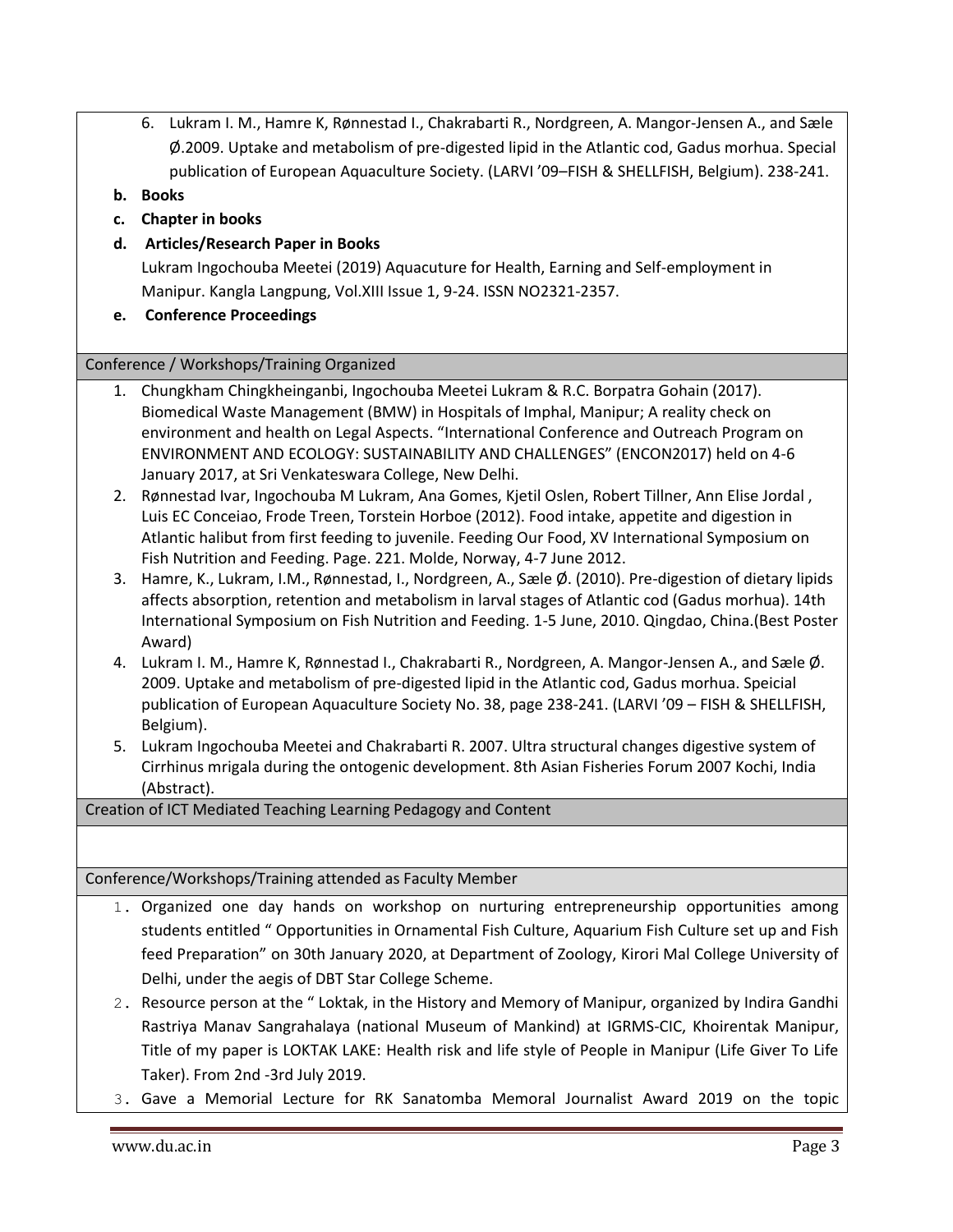"Aquaculture for Health, Earning and Self-empoyment in Manipur" on 30th June 2019 organized by RK Sanatomba Memorial Trust, Imphal Manipur.

4. Participated in "Hands on Training Programme on Recent Advances in Fish Nutrition" (sponsored by Department of Biotechnology, Government of India) organized by Aqua Research Lab, Department of Zoology, University of Delhi, Delhi from 15th to 17th of March 2019 as a Resource Person.

Invited Lectures/Resource Persons

- 1. Resource Person in two day's training on the topic ON THE TOPIC: IMPORTANCE OF BIOFLOC FISH FARMING AND ITS FEASIBILITY OF OPERATING IN THE STATE OF MANIPUR. 26/10/2020 and 28<sup>th</sup> /10/2020 at Directorate of Fisheries, Lamphel Pat, Imphal West Manipur.
- 2. Resource person in Two day's Online FDP on Research Topic for Arts and Science in Manipur Context, Organized by Department of Computer Science, South East Manipur College, Komlathabi Manipur schedule Date & Time  $23^{rd}$  and  $24^{th}$  June, 2020, 10;30 am -12:00 pm. On the topics, Foundation of Research, Problem Identification & Formulation, Research Design & Methods and Covid-19 Pandemic
- 3. Resource person in SKILL PROGRAMME ON BIOFLOC FISH FARMING, organized by Integrated Institute of Sustainable Management (IISM) Partner institute of Extension Education Institute- NE Region, Govt of India, from  $6<sup>th</sup>$  July to 9<sup>th</sup> July 2020 at Khurai Lamlong Bazar, AP Road, UCO Bank Building, Imphal East, Manipur. 10:30 am -11:30 " Standard operating procedure, C/N Ratio, Dynamics in BFT system, microbial role in biofloc system, Design consideration of biofloc production system and water quality management. Aeration and nutrition rquirments in biofloc system, Production performance, control, stocking (nos/m2), floc volume, nursery rearing days, survival 9%), average body weight at harvest, feed conversion ratio (FCR).
- 4. Organized one day hands on workshop on nurturing entrepreneurship opportunities among students entitled " Opportunities in Ornamental Fish Culture, Aquarium Fish Culture set up and Fish feed Preparation" on 30<sup>th</sup> January 2020, at Department of Zoology, Kirori Mal College University of Delhi, under the aegis of DBT Star College Scheme.
- 5. Resource person at the " Loktak, in the History and Memory of Manipur, organized by Indira Gandhi Rastriya Manav Sangrahalaya (national Museum of Mankind) at IGRMS-CIC, Khoirentak Manipur, Title of my paper is LOKTAK LAKE: Health risk and life style of People in Manipur (Life Giver To Life Taker). From 2nd -3rd July 2019.
- 6. Lecture for RK Sanatomba Memoral Journalist Award 2019 on the topic "Aquaculture for Health, Earning and Self-empoyment in Manipur" on 30th June 2019 organized by RK Sanatomba Memorial Trust, Imphal Manipur.
- 7. **"DST- INSPIRE SCIENCE"** Resource person and organized by KMC & DST, Govt. of India at KIRORI MAL COLLEGE, University of Delhi, Delhi 110007 from December  $21<sup>st</sup>$  to  $25<sup>th</sup>$  2013.

Research Projects (Major Grants/Research Collaboration)

**1. "GUT FEELING " project funded by Research Council of Norway 2011-12**